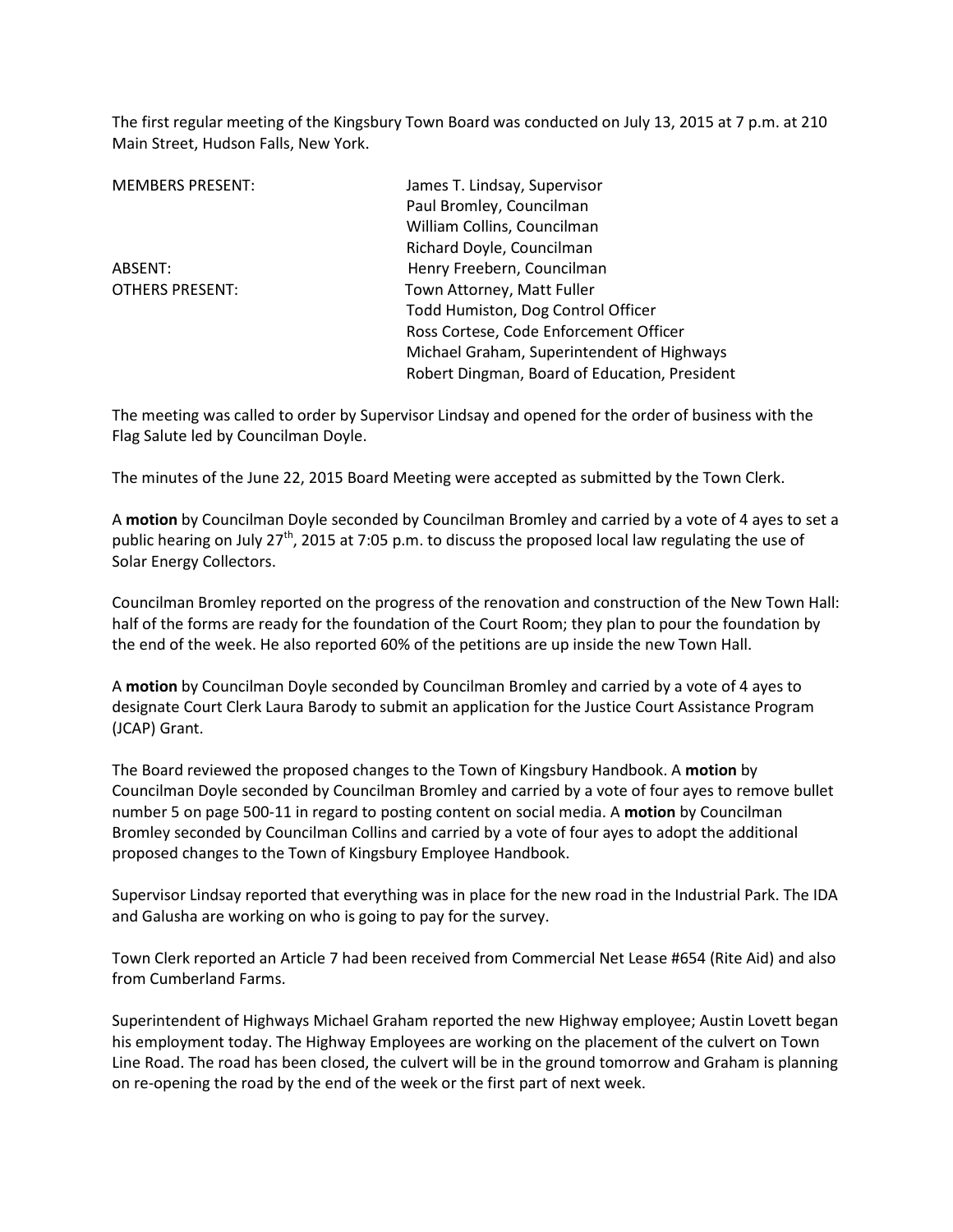The Board granted approval to the Glens Falls Lions Club to go through the Town on Sunday, October 11, 2015 while hosting its third annual Duathlon ( a 5K run, a 30K Bike, followed by another 5K) starting at SUNY Adirondack College.

A **motion** by Councilman Collins seconded by Councilman Bromley and carried by a vote of four ayes to accept reports from certain officers for the months of April and May as follows:

Code Enforcement Officer: No. Permits 7, 10; Site Plans 1, 0; Total Fees: \$872.00, \$1,193.00

Dog Control Officer: Complaints/Calls 39 , 49; seizures 5 , 5; Unlicensed Dogs 9 , 15; Summons Issued: 0, 1; Bites Investigated 2, 7; Mileage 342 with 97 charged to Fort Edward, 750 with 277 charged to Fort Edward; Dangerous Dogs 0, 3

Town Clerk: Paid to EnCon \$827.61, \$1247.11; Paid to Supervisor \$2,814.75, \$ 3,237.77; Paid to NYS Dept. of Health \$67.50, \$67.50; Paid to the Village of Hudson Falls \$20.00, \$60.00; Paid to Ag & Markets for Population Control \$113.00, \$143.00

| Town Comptroller: | Receipts: \$39,161.29; \$104,076.10 Disbursements: \$414,511.60, |  |
|-------------------|------------------------------------------------------------------|--|
| \$366,791.26      |                                                                  |  |
|                   |                                                                  |  |

Town Justice: Fees Collected: \$6,931.00, \$7,909.00

Dog Control Officer Todd Humiston presented the Board with the following report:

| Population estimated                       | 12,700                      |
|--------------------------------------------|-----------------------------|
| Estimated dog population                   | 2,560                       |
| Estimated revenue if all dogs are licensed | \$34,500 to \$50,000 a year |
| Dogs currently licensed                    | 1.075                       |
| Revenue from current licenses              | \$15,900 a year             |
| Estimated unlicensed                       | 1,485                       |
| Estimated lost revenue                     | \$20,000 to \$30,000 a year |

Plan of action if license control becomes part of my DCO duties

- 1. Implement enumeration mailer (recommend sending out on every three years to stay current)
- 2. Enforce any known unlicensed (through complaints or interactions currently being done)
- 3. Follow up on any expired licenses (printout from clerk's license system)
- 4. Door to door spot checks (this will generate income through lic. fee, enumeration fee and fine)

Humiston also presented an estimate for dog census mailers for the proposed enumeration program. The mailer will have a respond-by date with a one-time \$25 enumeration fee per dog for those not licensed by the deadline. Five thousand nine hundred and forty (5940) notices would be printed and mailed with an additional 250 printed to hand out as necessary, at a cost of \$1,857.00. After discussion a **motion** by Councilman Bromley seconded by Councilman Collins and carried by a vote of four ayes to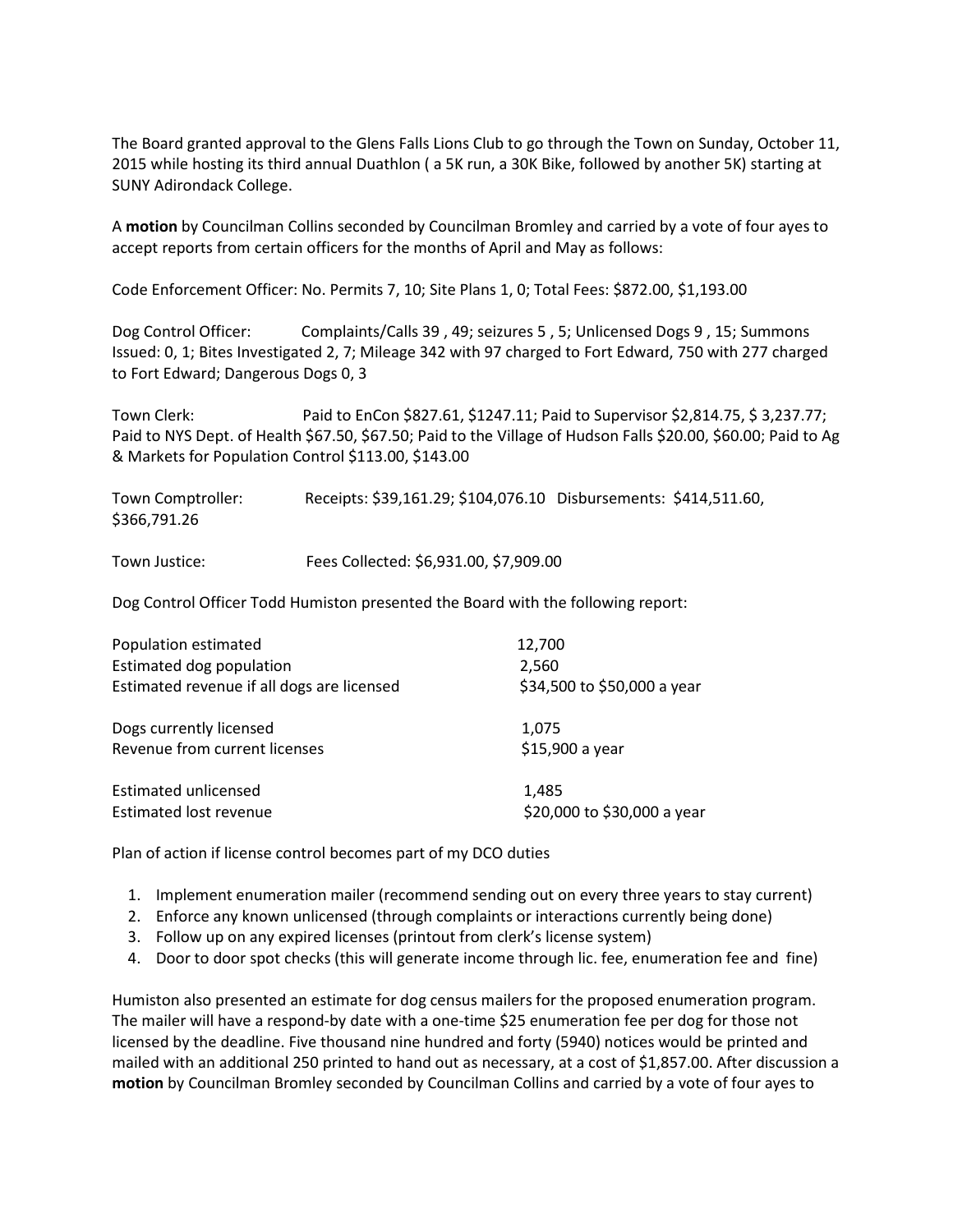allow Humiston to implement an enumeration program and to compensate him for the extra responsibility by paying him an additional \$5,000.00 per year.

#### PUBLIC COMMENT:

Robert Dingman commented the three municipalities should be in the same place and have a united front in regard to the Wheelbrator issue. Mr. Dingman was invited to attend the executive session.

A **motion** by Councilman Bromley seconded by Councilman Collins and carried by a vote of 4 ayes to enter into Executive Session at 7:45 pm to discuss the settlement with Wheelabrator.

A **motion** by Councilman Bromley seconded by Councilman Doyle and carried by a vote of four ayes to close the executive session at 9:20 pm. After discussion the Board would like more time and information before settling with Wheelabrator.

A **motion** by Councilman Doyle seconded by Councilman Collins and carried by a vote of four ayes giving Supervisor Lindsay permission to sign an Intermunicipal Agreement with the Village of Hudson Falls as follows:

# **INTERMUNICIPAL AGREEMENT**

This Agreement is made in multiple counter-part originals on this the \_\_ day of July, 2015 by and between the Village of Hudson Falls, a New York Municipal Corporation with offices at 220 Main Street, Hudson Falls New York (the "Village") and the Town of Kingsbury, a New York Municipal Corporation with offices at 210 Main Street, Hudson Falls, New York (the "Town"). The terms, conditions and requirements are referenced and incorporated herein and the parties agree to modifications as follows:

### WITNESSETH:

 WHEREAS, the Village is an incorporated Village within the boundaries of the Town; and

 WHEREAS, the Village owns certain parks known as Derby Park, within the boundaries of the Village which contain athletic fields, and courts; and

 WHEREAS, the Town through its Recreation Department offers and sponsors certain recreation programs and utilizes Derby Park for said recreational programs; and

 WHEREAS, the Village and Town desire to allow the Town's Recreation Department to use Derby Park for the Town's recreation programs; and

 WHERAS, the Town and Village previously executed an Intermunicipal Agreement dated February 10, 2003, as amended by the Amended Intermunicipal Agreement, which shall be terminated in their entirety and wholly superseded by this Agreement; and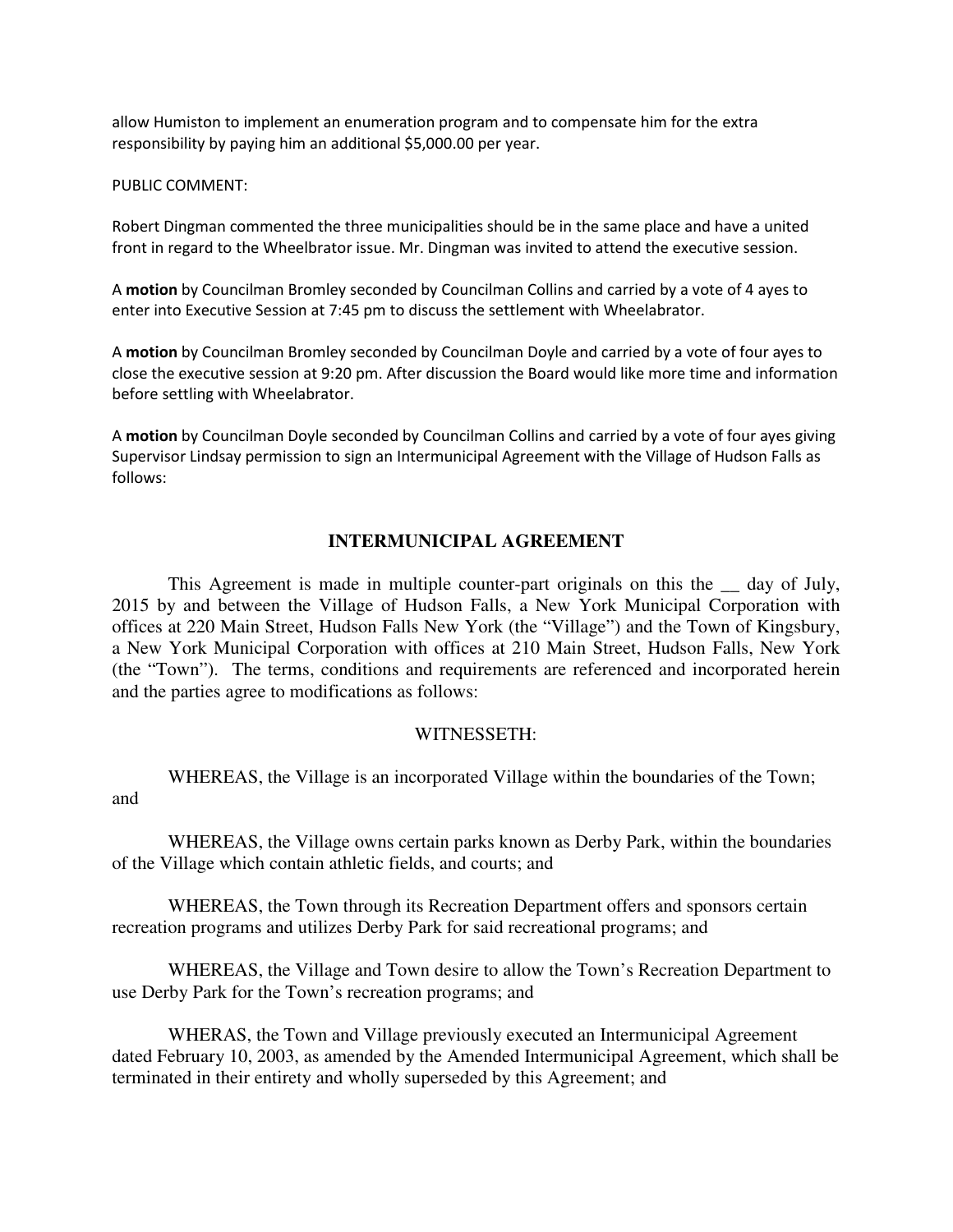WHEREAS, the Village and the Town desire to enter into this Agreement for the purpose of formalizing the conditions under which the Town Recreation Department may continue to use Derby Park for the Town's recreation programs.

**NOW THEREFORE, IT IS HEREBY AGREED**, by and between the parties as follows:

1. The Town Shall be allowed to use the athletic fields and athletic courts at Derby Park in the Village for Town sponsored recreation programs open to residents of the Hudson Falls Central School District at no cost to the Town except as otherwise provided herein.

2. The Town shall maintain the athletic fields and courts used by the Town in good condition and shall, at the sole cost and expense of the Town, make all repairs and replacements necessary to be made as a result of the use by the Town of such facilities, reasonable wear and tear excluded.

3. The Town shall comply with all statutes, laws, rules, and regulations applicable to the subject matter of this Agreement.

4. The Town shall proide adult supervision for any recreational activities offered or sponsored by the Town where the participants are under eighteen (18) years of age.

5. During the term of this Agreement the Town agrees to obtain and thereafter continue to keep in full force and effect as part of its General Liability insurance, Public Liability insurance relative to this agreement and shall name the Village as an Additional Insured A certificate of insurance evidencing the name of the insurance carrier, policy term, and limits of liability of \$1,000,000.00 combined single limit, \$2,000,000.00 annual aggregate of coverage shall be provided to the Village on an annual basis. Any amendments to the type of coverage or amounts of insurance during the term of this Agreement shall also be provided to the Village.

6. This Agreement shall remain in effect unless amended as provided herein or unless terminated by either party upon thirty (30) days written notice to the other party.

7. The Town is solely responsible for any and all damage to Village property at Derby Park caused as a direct result of a Town sponsored recreational activity program.

8. The Town agrees to indemnify, save harmless and defend the Village including its officers, employees and agents, from and against any and all liabilities, claims, penalties, forfeitures, suits, judgments, damages, undue wear and tear to equipment and the costs and expenses incidental thereto (including costs of defense, settlement and reasonable attorneys fees') which the Village may hereafter incur or become responsible for or pay out as a result of death or bodily injuries to any person, destruction or damage to any property caused by or resulting in any way from the Town's use of Derby Park or the offering or sponsorship of recreational programs at said parks.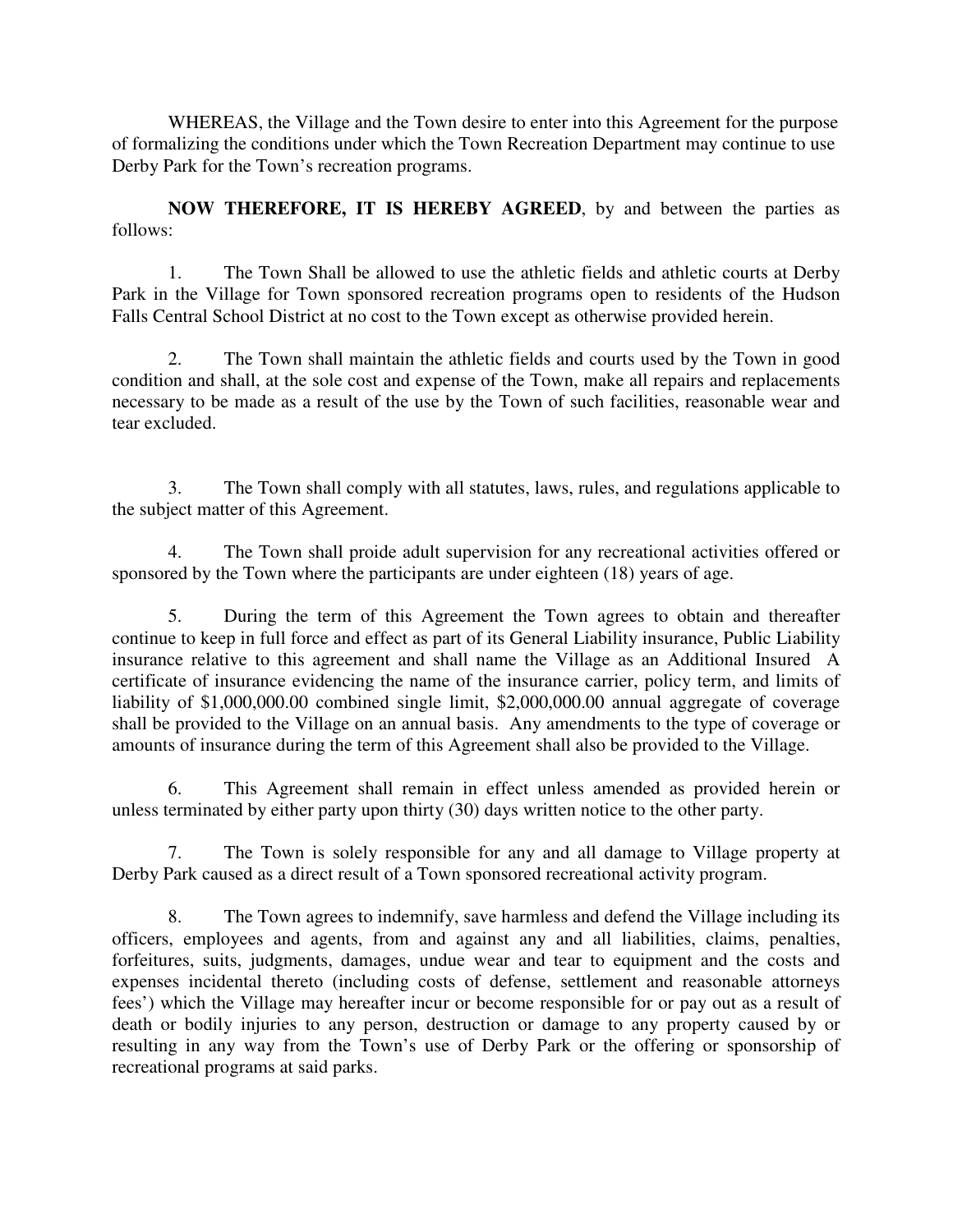9. This Agreement expressly supersedes and replaces the Intermunicipal Agreement dated February 10, 2003, including the Amendment from January of 2006 and shall constitute the entire agreement between the parties and shall not be modified except by a subsequent written agreement executed by the authorized representatives of the parties hereto.

10. This Agreement has been executed and delivered in the State of New York and shall be governed by and interpreted in accordance with the laws of the State of New York.

11. This Agreement may not be assigned without the written consent of the Parties.

12. In the event any term or provision of this Agreement is deemed void or unenforceable, the remainder of this Agreement and the application of such provision(s), other than the extent it is held invalid, will not be invalid or affected thereby.

13. Each of the persons signing below warrants that he or she is duly authorized to sign this Agreement on behalf of the party for which he or she is signing.

All terms and conditions of the previous agreement dated February 10, 2003 shall remain unchanged and in full force and effect.

**IN WITNESS WHEREOF**, this Agreement has been duly executed by the parties hereto the day and year written opposite their respective signatures.

# VILLAGE OF HUDSON FALLS

Dated:

By:\_\_\_\_\_\_\_\_\_\_\_\_\_\_\_\_\_\_\_\_\_\_\_\_\_\_\_\_\_\_\_\_

John Barton, Mayor

TOWN OF KINGSBURY

Dated:

By:\_\_\_\_\_\_\_\_\_\_\_\_\_\_\_\_\_\_\_\_\_\_\_\_\_\_\_\_\_\_\_\_

James T. Lindsay, Supervisor

STATE OF NEW YORK  $\qquad \qquad$  ) ) ss: COUNTY OF WASHINGTON )

On this \_\_\_\_ day of \_\_\_\_\_\_\_\_\_\_\_ in the year \_\_\_\_ before me, the undersigned, a Notary Public in and for said state, personally appeared JOHN BARTON, personally known to me or provided to me on the basis of satisfactory evidence to be the individual whose name is subscribed to the within instrument and acknowledged to me that he executed the same in his